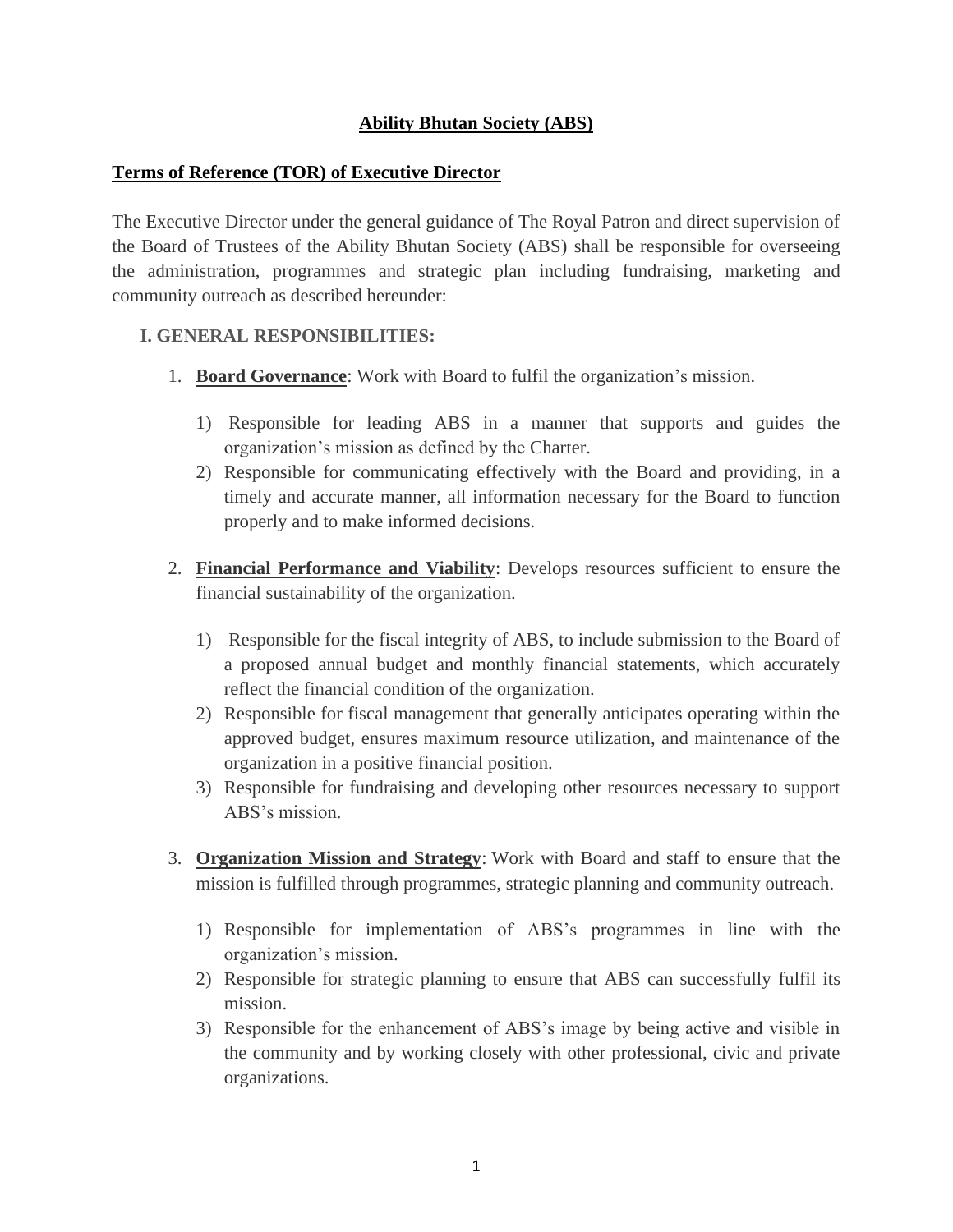- 4. **Organization Operations**. Oversees and implements appropriate resources to ensure that the operations of the organization are appropriate.
	- 1) Responsible effective administration of ABS operations.
	- 2) Responsible for the hiring and retention of competent, qualified staff.
	- 3) Responsible for signing all notes, agreements, and other instruments made and entered into and on behalf of the organization.

## **II. Actual Job Responsibilities:**

- 1. The Executive Director shall be responsible to carry out:
	- 1) Planning and operation of annual budget;
	- 2) Development and implementation of the employment and administrative policies and procedures for all functions and for the day-to-day operation of the non-profit organization;
	- 3) Serving as ABS's primary spokesperson to the organization's constituents, the media and the general public;
	- 4) Establish and maintain relationships with various organizations throughout the state and utilize those relationships to strategically enhance ABS's Mission;
	- 5) Report to and work closely with the Board to seek their involvement in policy decisions, fundraising and to increase the overall visibility of the Foundation throughout the State;
	- 6) Supervise and collaborate with organization staff;
	- 7) Strategic planning and implementation;
	- 8) Oversee organization Board and committee meetings including annual general meeting (AGM);
	- 9) Oversee marketing and other communications efforts;
	- 10) Review and approve contracts for services; and
	- 11) Other duties as assigned by the Board.
- 2. The Executive Director shall report directly to the Board of Trustees as the head of the Secretariat of Ability Bhutan Society and serve as the Member-Secretary of the Board and the Annual General Meeting (AGM).
- 3. The Executive Director shall be a non-voting Member-Secretary of the Board and serve as a continuous link between the Board and the Secretariat.